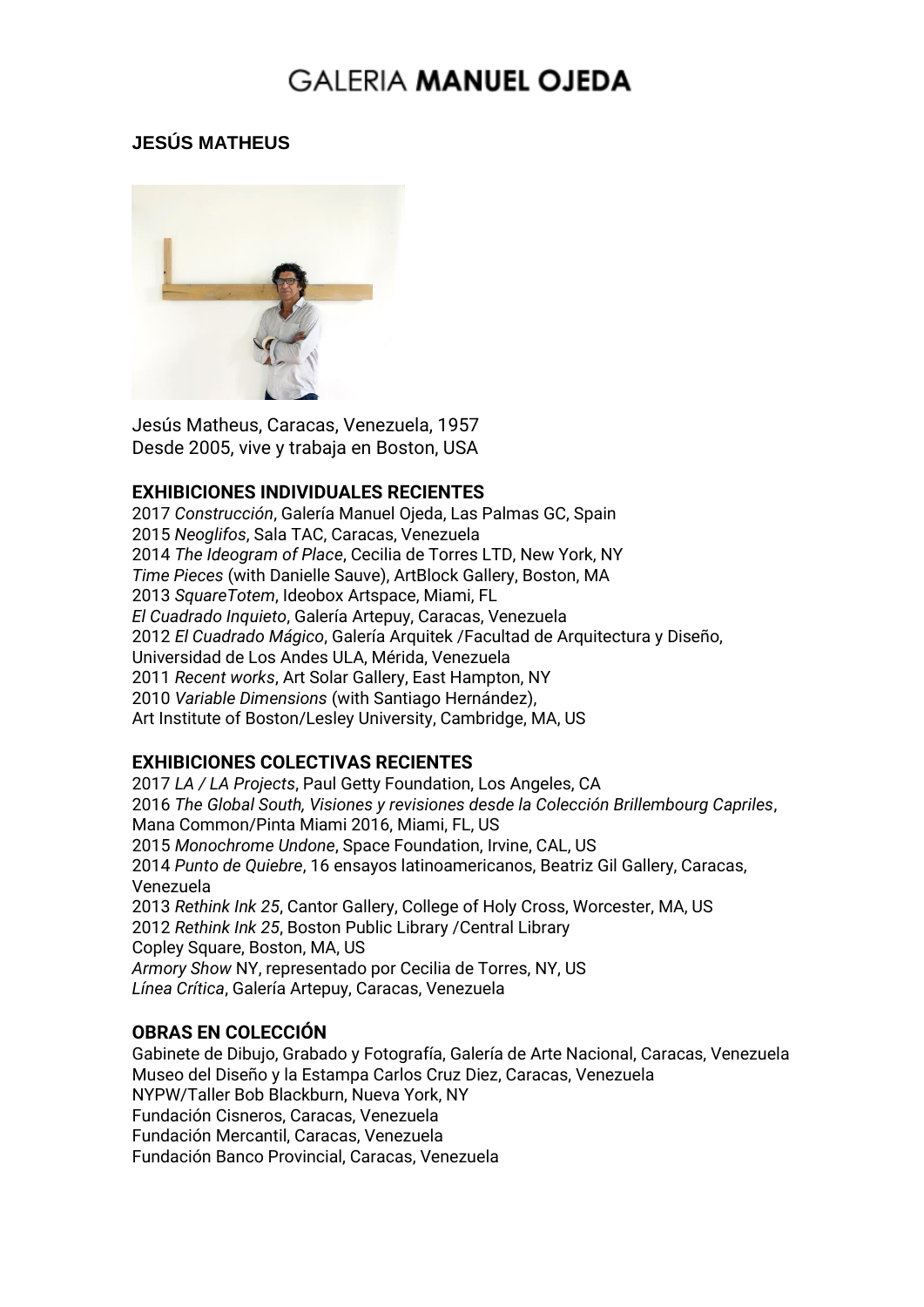#### **BIOGRAPHY**

**Jesús Matheus** was born in Caracas, Venezuela, in 1957. He studied at the Escola de Belas Artes, Universidad Federal de Rio de Janeiro, Brazil (1981) and graduated from the Centro de Enseñanza Gráfica, Caracas (1987). From 1992 to 1999 In 1999 and 2003-04, Matheus taught printmaking and drawing at the Instituto Universitario de Estudios Superiores de Artes Plásticas Armando Reverón, now Universidad Nacional Experimental de las Artes (Caracas), from which he also obtained a BFA degree with the thesis "Visual/Manual. A Mode of *Making* in the Visual Arts" (2012). He has lived in Boston, Massachusetts, since 2005.

During his stay in Rio de Janeiro (1976–1981), Matheus continued a line of work he had begun in Caracas: a set of landscapes, made up of separate brushmarks, which he called "notations." These inaugural works already reveal the artist's interest in serial structures, which he has maintained throughout his production. Also in Rio, Matheus came into contact with pre-Columbian imagery, the schematic construction of which he used in the creation of small synthetic figures. Following expeditions to prehispanic archaeological sites in Bolivia, Perú, Ecuador and Colombia, the artist decided to continue what became a long-held inquiry into the tectonic character of Indian stonework and weaving. The influence of the Amerindian paradigm is discernible in the period's engravings, which emphasize the structural inscription of repeated figures in grid-like arrangements. *Universalismo Constructivo*, the collection of writings by Uruguayan artist Joaquín Torres-García (1874–1949), provided the conceptual ground for these early works. The book has remained a fundamental point of reference and a guide in the artist's progressive adoption of abstraction.

In 1987, having returned to Caracas and further trained as a graphic artist, Matheus began combining separate silkscreens stamped with pre-Columbian motifs into sequential sets. He ascribed a votive character to these arrangements, which he conceived as altars. The writings of Mircea Eliade and especially the theory of Claude Levi-Strauss marked this period: resorting to the serial repetition of figures, the artist used mythic imagery as structural components of increasingly complex forms. Beginning in 1991, a strong interest in syncretism the conjunction of different religious beliefs into one cult, so typical of Latin America—led him to treat the plane of each image as a "time of encounters." The phrase appears in the title of a critical account of the artist's production, written by Élida Salazar. She elaborates, in a text that accompanied the solo exhibition *Novísimas Imaginerías* (Most Recent Imageries; México City, 1992): "the use of a figurative language, the recourse to prehispanic and colonial forms extracted from markedly different latitudes and bearing a Latin American content [allows the artist to go beyond] the local theme, rendering it universal." The syncretic element also found a technical translation, as Xeroxes and typographic characters were included in photo-etching matrixes—the means to what critic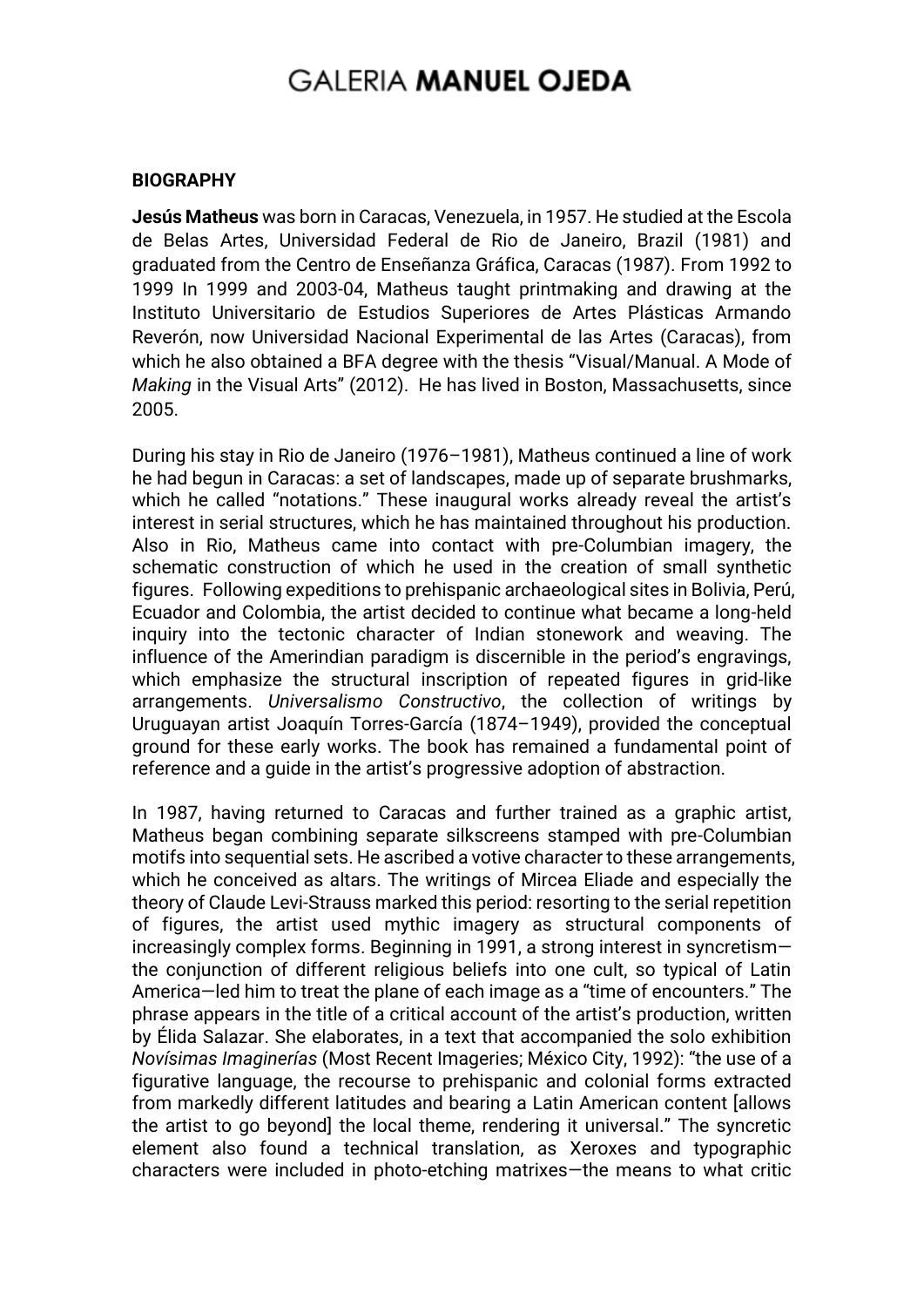Carlos Palacios called "appropriation": rather than engaging in the interpretation of cultural remnants, Matheus performed as both cartographer and archivist, much in the manner of the region's colonial *cronistas*. He called these works "text-images." Hosted in 1993 by the art foundation Casa de las Américas, La Habana, Cuba, the exhibition *Plaza Mayor* (Main Square) gathered these multiple references to "ancient rediscoveries and a dramatic present," as the artist wrote in the show's flyer.

Also in the late 1980s, Matheus started painting. At first gestural compositions influenced by the work of Wilfredo Lam, his pictures took on a more synthetic character. They eventually became as streamlined as pictographs—each of them signaling "the presence," as he then put it, "of abstract synthesis." House of Signs, an exhibition that opened in Galería Leo Blasini, Caracas, in 1997, gathered what Matheus described as "crosses and Ts, inverted and repeated, placed in different positions or site(s), pectorals or dual marks, icons and fretworks, steps of a great pyramid that occupy the plane and make up a spatial symbology of sorts."

The artist's interest in lending his works a space of their own—not just symbolic, but actual—led to the production of "graphic installations," such as *Memoria de los Muertos*. *Tiempo Mágico* (Memory of the Dead. Magical Time), shown at Museo Taller José Clemente Orozco (México City, 1996) and the Museo de las Américas (San Juan, Puerto Rico, 1998). In both venues, a large amount of the same etched image covered entire walls. Thereby the artist's work took on the collective character of murals; a condition he related to the fact that, as appropriations of past imageries, they were the production of "collective hands." Matheus remarked on the idea that these "walls of offerings," were altars—yet, rather than devoted to a numinous idea, the murals opened a space for the contemplation of an "eroded memory." In 1999, such an attempt at recovering a cancelled past acquired an unprecedented dimension: in *Imaginería Nómada* (Nomadic Imagery)—an exhibition mounted at the Sala Mendoza, a renowned experimental gallery in Caracas—piles of etchings, incised wooden blocks, books and other types of written material combined to create a complex "space and time." Revolving around the central idea of making a syncretic whole out of past and present references, the temporal space in question was compared by the artist to the swirling rings of a snail's shell.

In titling his work "nomadic," Matheus presciently named the state that would define his life's following years, as political circumstances determined a voluntary exile. In 1999 the artist moved to New Mexico, where he stayed for one year so as to explore ancestral Pueblo and Navajo culture. His graphic production became even more schematic, with a distinct emphasis on the frontal disposition of Nahuatl glyphs. Fossil, a work dated in 2000, marked a turning point: the strict frontality of the torqued black shape arrests the gaze of the viewer, who is at the same time prompted to perceive the surrounding white area as either figure or ground. Thus, according to the artist's terms, the image takes on the condition of the totem (i.e., upright, arresting and fixed), while opening up to perceptual ambivalence. Those two factors—totemism and visual ambiguity—will inform his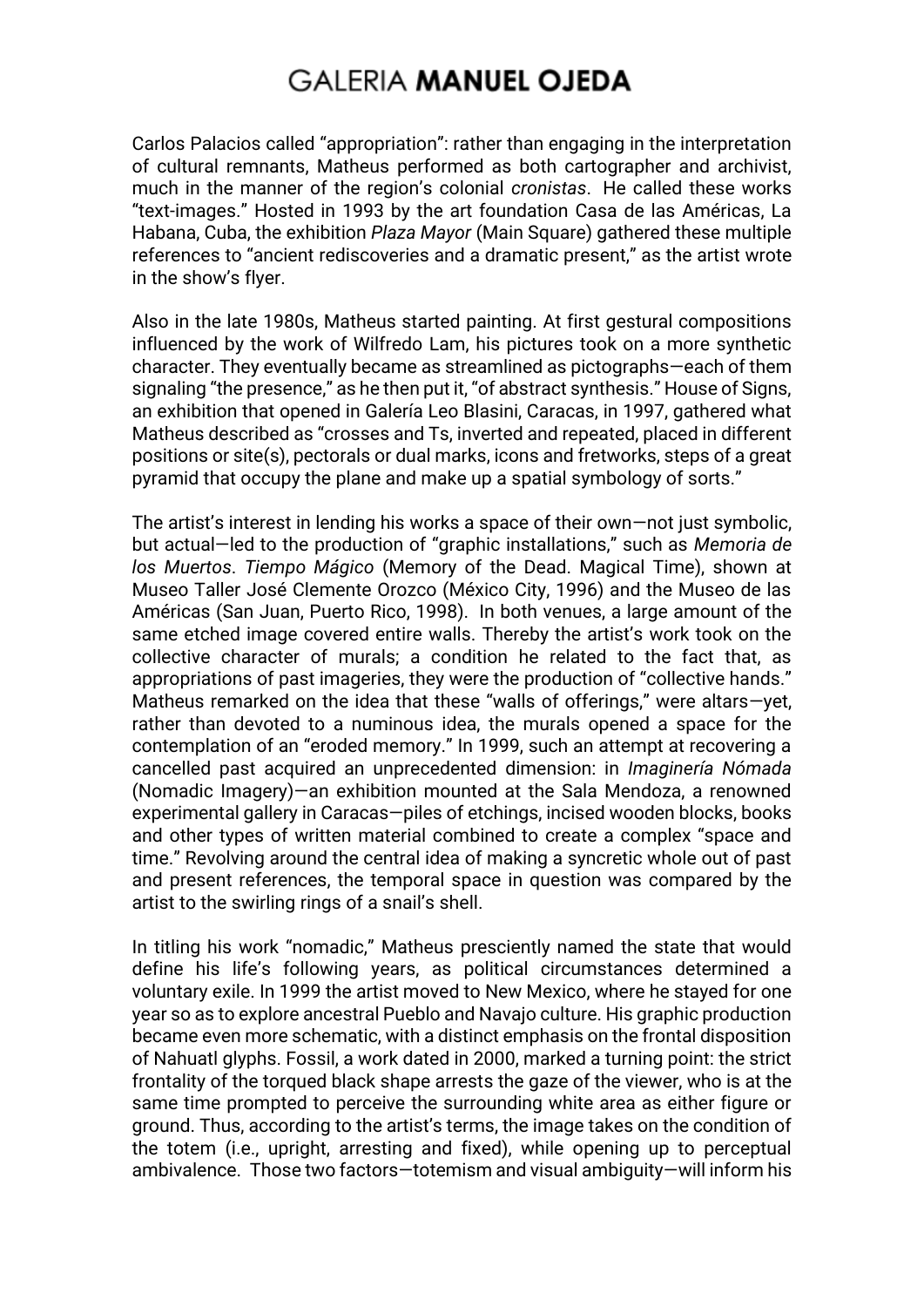subsequent production. So will the reduction of the figure to a glyph, a pictographic inscription that in Fossil stands for a deer's antlers: it is by way of the pictograph's reductiveness that Matheus fully embraced abstraction.

In **2002**, Matheus met Cecilia de Torres, the leading scholar on the work of Torres-García. The encounter allowed him a better grasp of the School of the South, the production of which has found a site of exhibition and discussion at the Cecilia de Torres Gallery, New York. Yet another encounter influenced the artist's later work: George Kubler's The Shape of Time: Remarks on the History of Things (1962) proved a fundamental source of ideas as Matheus adopted an entirely abstract idiom in the same year. Thus, the notions of order, classification and variation—all explored in Kubler's book—informed the three series with which he bade farewell to the figure in order to engage both in the production of planar geometric shapes and the construction of *things*: despite their residual iconic character, as conveyed by their titles, "Bolts," "Echoes," and "Stepped Forms" explored the possibility to shape, by means of the formulation of constructive methods, the time through which pure form develops. That is especially the case with the artist's volumes: all-white, each of them is a fractional element of a larger objective system—they are "unclassifiable things," to use a term of Torres-García, which belong to a formal continuum. In **2008**, the artist made such an intent clear by recreating and gathering them in a shifting installation which he called "The White Studio." A "volatile order," as the architecture historian Guillermo Barrios wrote at the time, was thereby produced: "a spectrum of [constructive] options" underlain by "deep codes, primary structures, series and geometric taxonomies."

Also in 2008, Matheus adopted a stringent format that allowed him further to explore the notion of totemic structures: the series of "Squares" testify to his double engagement with, on the one hand, a rational stricture (i.e., the proportional equilibrium of the quadrilateral shape) and, on the other, an intuitive approach to the limits that such a stricture imposes on the generation of alternate forms. Matheus became interested in inflecting formal reason, yet within the limits of rationality itself. This he did through an intensive use of color, the layers of which pile up on the plane as strata bearing witness to the progressive "history of the thing," to use Kubler's expression—a thing that, in this case, is the constructed picture. Other questions raised by Kubler fueled the artist's creative process, both in the series of "Squares" and the subsequent one, which he called "Steles" and began in **2010**: To what extent is a series infinite? What prevents the square from becoming a dogma; a system from turning into a rigid order?

These questions were also key to thinking about the place in which different forms, formats and mediums coexist. Matheus has experimented with the prolongation of painting into sculpture and explored the extent to which such a prolongation demarcates a site, a place that belongs in neither discipline. In that mediatory realm, another system—other rules and guides of classification begins to operate in the production of aesthetic space. There are three ways in which the artist has approached the place in question: through the interlocking shapes of his "Tectonics" series, begun in 2012; by way of installations in which